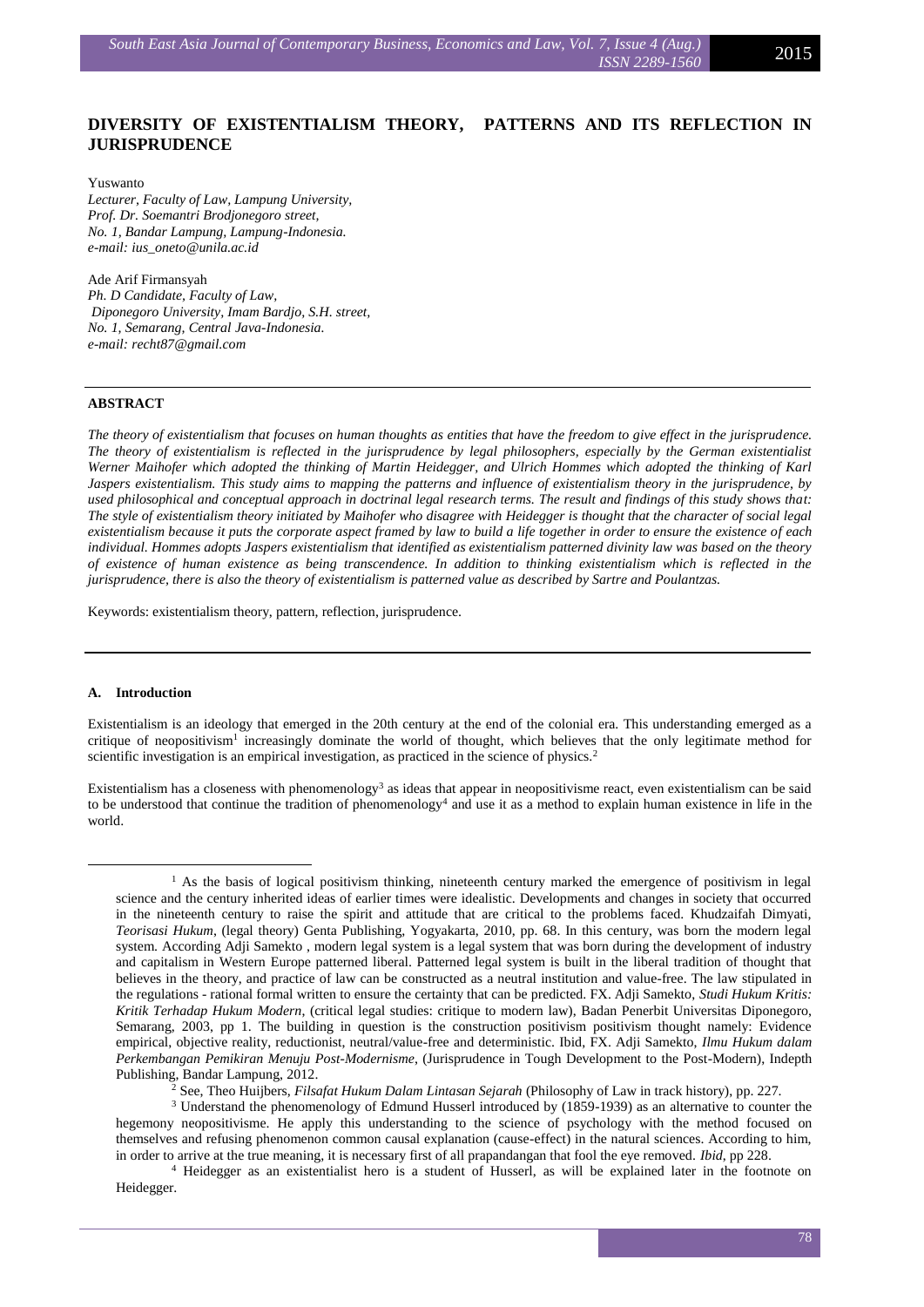Existentialism flourished in Europe, especially in Germany and France by philosophers. Got it interesting to study and further described because of the existentialist philosophers have different perspectives and patterns related to his understanding of the meaning of existentialism. In Indonesia's, study and research about existentialism theory and the relation with jurisprudence has a little number of it. There is just a few Indonesian literature that describe and presented about existentialism theory and the relation with jurisprudence. That reality is the reason why this paper needed to drawing the diversity of existentialism theory, patterns and its reflection in jurisprudence in Indonesia.

In understanding the fundamental aspects of existentialism dwell on the existence of human beings as individuals who have freedom. The concept of 'free' it would be interesting if drawn into the realm of jurisprudence that describe the law as something that actually give a 'threshold' for men to behave. Through this short article with all its shortcomings and will try mapped the core ideas of the philosophers of existentialism that developed in Europe and then will see its reflection in the jurisprudence. After the mapping, then it will be classified a variety of theories of existentialism in a particular pattern.

Based on what has been presented in the background, the problems that will be mapped in this paper is: How does the diversity of existentialism theory, style and its reflection in the jurisprudence? The aim of this study is to mapping diversity of existentialism theory style and its reflection in the jurisprudence. The next sections of this paper will explain the research methods that used in this study and then the result and discussion of this paper that will be the state of the art of this study. Each version of existentialism theory will be mapped with philosophical and conceptual analysis. The next section is conclusion of this paper.

# **Research Method**

This research is a doctrinal research, model of legal research is a analytical study that only used secondary data. The secondary data splitting to the books, journal, reports, results of previous research and law dictionary. Approach the problem using the philosophy approach and the conceptual approach.<sup>5</sup> The philosophy approach is done by examining the problems of radically reflective by using materials that have been collected, in this case will examine the theory of existentialism kinds of styles that exist in the realm of philosophy and then classified the patterns and influence in the jurisprudence. Conceptual approach is done by studying the views and doctrines in the jurisprudence, researchers will find the ideas that created to notions of law, legal concepts and principles of law that are relevant to the issue at handle.<sup>6</sup>

The data have been obtained will be analyzed descriptively by using a model qualitatively analyze by describing the data generated in the form of an explanation of the study systematically so as to obtain a clear picture of the problem under study.

## **Result and Discussion**

1

As explained earlier, that existentialism is understood that emerged as a critique of existing neopositivisme understand first and hegemony almost every branch of science there. Phase criticize criticism that led to a new understanding as the antithesis is a common thing happening in the turnaround process of science and the search for truth, include in philosophy field.<sup>7</sup> Philosophy is sometimes dismissed as a wholly "head in the clouds" discipline with no relevance to everyday life. The truth is that philosophy can be, and very often is, very relevant indeed.<sup>8</sup> The 'philosophy of law', as its name implies, normally proceeds from the standpoint of the discipline of philosophy (e.g. it attempts to unravel the sort of problems that might vex moral or political philosophers, such as the concepts of freedom or authority).<sup>9</sup>

As happened in other branches of science, the notion of existentialism in the jurisprudence is also the contagious nature of the philosophy of existentialism that arise in general. Thought leaders existentialism philosophy was later adopted by legal thinkers that provide color in legal thought. The existentialist figures who have been widely recognized by existentialism thought, which are: Martin Heidegger<sup>10</sup> (1889-1976), Karl Jaspers<sup>11</sup> (1883-1969), and Jean Paul Sartre<sup>12</sup> (1905-1980).

<sup>5</sup> See; Johnny Ibrahim, *Teori dan Metode Penelitian Hukum Normatif*, Malang: Bayu Media, 2006, hlm. 302-318; and Peter Mahmud, *Penelitian Hukum,* Kencana Prenada, cet-7, Jakarta, 2011. pp xx.

<sup>6</sup> *Ibid*, pp 95.

<sup>&</sup>lt;sup>7</sup> The phenomenon of criticism has even been criticized many times, for example Karl Raimund Popper therefore known by his falcification also Jacques Derrida with his deconstruction.

<sup>8</sup> Stephen Law, *Philosophy*, Dorling Kindersley Limited, 2007, Pp. 14.

<sup>9</sup> Raymond Wacks, *Philosophy Of Law A Very Short Introduction*, Oxford University Press Inc., New York, 2006, pp. XIII.

<sup>10</sup> Martin Heidegger (born in Mebskirch, Germany, 26 September 1889 - died May 26, 1976 at the age of 86 years) was a German philosopher. He studied at the University of Freiburg under Edmund Husserl, phenomenology initiators, and later became a professor there in 1928. It affects many other philosophers, and his students included Hans-Georg Gadamer, Hans Jonas, Emmanuel Levinas, Hannah Arendt, Leo Strauss, Xavier Zubiri and Karl Löwith. Maurice Merleau-Ponty, Jean-Paul Sartre, Jacques Derrida, Michel Foucault, Jean-Luc Nancy and Philippe Lacoue-Labarthe also studied his writings with depth. In addition to its relationship with phenomenology, Heidegger considered to have great influence can not be ignored or against existentialism, deconstruction, hermeneutics and post-modernism. He tried to divert Western philosophy of metaphysical questions and epistemological toward ontological questions, that is to say, the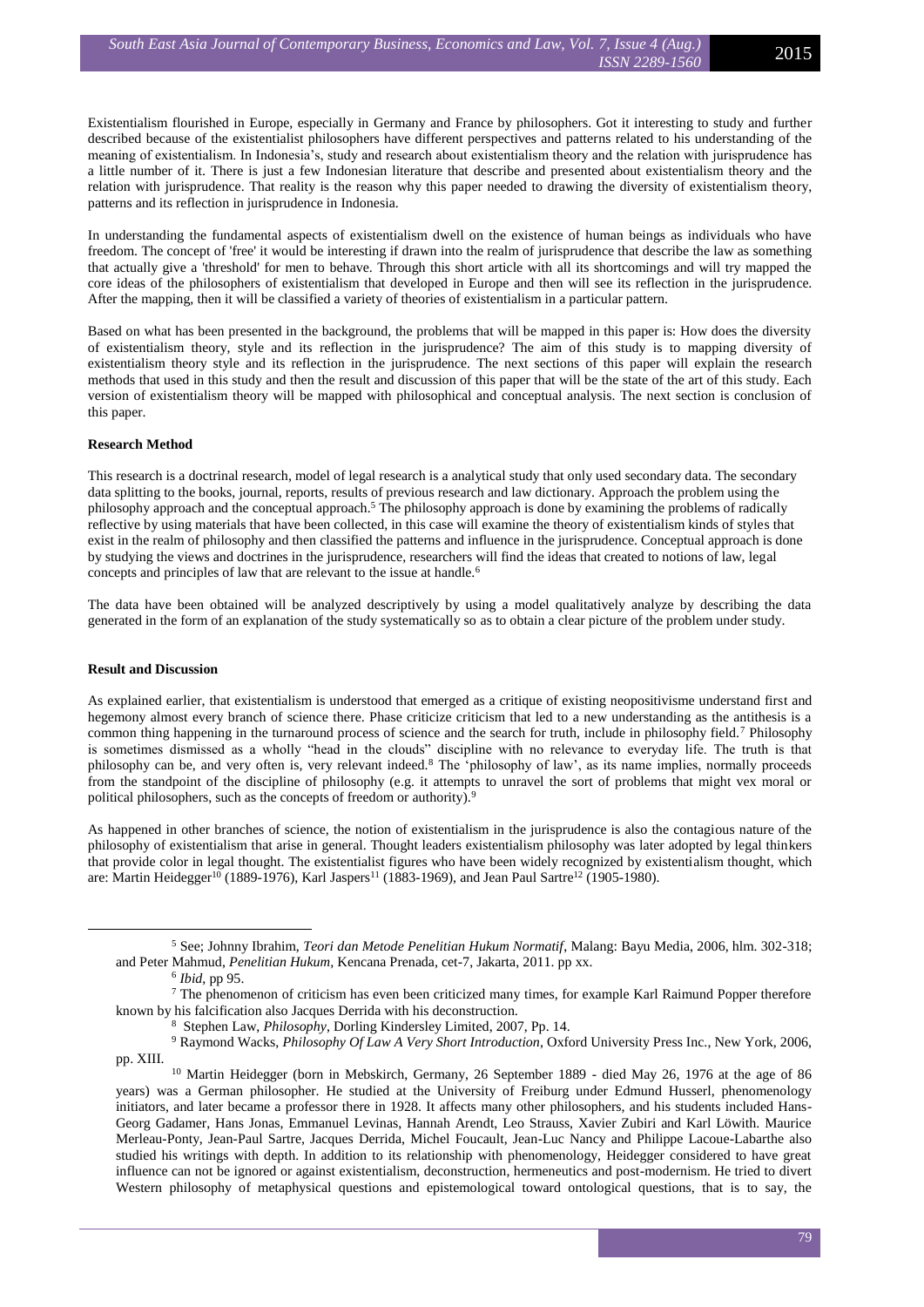Heidegger introduced existentialism in humans interpret as dasein, meaning a creature who would not want to be in this world as free beings.<sup>13</sup> In using his freedom, human exceeded the world around and declare themselves as existence. This is where human existence in this world as being immanent (as consciousness) and transcendence (for freedom) $<sup>14</sup>$ . Dasein is brought face to face</sup> with its own uncanniness," its irreducibility to any substantive identity that might later be disclosed for it. <sup>15</sup> It is tempting to assume that in Heidegger's thinking the return to the hermeneutic ground that man is expected to define is an ontological turn toward what had claimed his being the message of his destiny.<sup>16</sup>

Existentialism by Jasper who also saw man as existence, he combines it with a transcendence of existence, so that absolute earnest appeared in life. What is revealed by Jasper contrast to Sartre's existentialism are more inclined to interpret the freedom of each individual, so that the absolute values do not exist in this world.<sup>17</sup>

Existentialism philosophy was later adopted by the philosophers of law that led to the flow of existentialism in the jurisprudence. As for existentialism in the jurisprudence developed in western Europe, especially in Germany and France.<sup>18</sup> The following will try to understand existentialism presented in the jurisprudence, which was initiated by the German existentialism Werner Maihofer<sup>19</sup> (1918-2009) which adheres to the philosophy of existentialism, Heidegger, and also Ulrich Hommes who embrace the philosophy of existentialism Jasper, while for French existentialism<sup>20</sup> of Sartre's ideas will be presented and NA Poulantzas.

Based on some existing literary source, the author will try to describe the theory of existentialism in the form of tables, making it easier to compare them. The comparison will be presented both comparisons between thought leaders and the pure existentialism philosophy also comparison between the thought leaders who reflect the philosophy of existentialism law theories of existentialism in the jurisprudence. About the comparison will be authors presenting on the table one.

questions concerning the meaning of existence, or what it means for humans to be. Heidegger also an academic member of the Nationalsozialistische Deutsche Arbeiterpartei important. www.wikipedia.org. accessed March 30, 2015.

<sup>11</sup> Karl Theodor Jaspers was a German existentialist philosopher. He was born in 1883 and died in 1969. Originally Jaspers worked as a psychiatrist, but in 1621, he worked as a professor of philosophy at Heidelberg. Jaspers lived during the Nazi rule and experiencing difficulties because his wife was Jewish. On April 14, 1945, Jaspers and his wife decided it will be taken to a concentration camp. But apparently the United States occupied Heidelberg and the German defeat in World War II. After the war, Jaspers became a writer of political issues, and move to Switzerland. Ibid.

<sup>12</sup> Jean-Paul Sartre (born in Paris, France, June 21, 1905 - died in Paris, 15 April 1980 at the age of 74 years) is a French philosopher and writer. Which is considered to develop eksistensialisme.Sartre flow states, there first existence than the essence (L'l'existence precede essence). Humans do not have anything at birth and during his life he was more the result of the calculation of its commitments in the past. Therefore, according to Sartre later, the only basis is the value of human freedom (L'homme est à être libre condamné). In 1964 he was given the Nobel Prize for Literature, but Jean-Paul Sartre refused. He died on 15 April 1980 at a hospital in Broussais (Paris). Funeral was attended by approximately 50,000 people. Her partner is a woman philosopher Simone de Beauvoir called. Sartre writing many of them leave work entitled Being and Nothingness or There and absence. Ibid. In this paper, Sartre also be positioned as a philosopher of law because his work is specifically elaborated on the state and law (Critique de la raison dialectique-1960). Op. cit, Theo Huijbers, ..... Philosophy, pp. 240.

<sup>13</sup> For manifestly you have long been aware of what you mean when you use the expression 'being.' We, however, who used to think we under-stood it, have now become perplexed."C. Mantzavinos, *Naturalistic Hermeneutics*, Cambridge University Press, 2005, P. 22.

<sup>14</sup> Ibid, Theo Huijbers, ..... Philosophy, pp. 229.

<u>.</u>

<sup>15</sup> Martin Heidegger, *Being and Time*. J. Macquarrie and E. Robinson, transl. Blackwell: Oxford. 1962, pp. 342 in Thomas Brockelman, *Žižek and Heidegger, The Question Concerning Techno-Capitalism*, Continuum International Publishing Group, London SE1 7NX, 2008, pp. 5.

<sup>16</sup> Wei Zhang, *Heidegger, Rorty, And The Eastern Thinkers A Hermeneutics of Cross-Cultural Understanding*, State University of New York Press, Albany, 2006 pp. 69

<sup>17</sup> Ibid, See Theo Huijbers, ..... Philosophy, pp. 229-230.

<sup>18</sup> Mapping of thought is enough existentialism me realize: The process of falsification and /or verification or deconstruction not only in the philosophical understanding of the emergence of a new offer above disclaimer or other philosophical understanding, because it turns out the characters who are involved in a particular philosophical understanding was also mutual falcification and/or verify ideas from his predecessors, in the context of this paper with respect to existentialism.

<sup>19</sup> Werner Maihofer (20 October 1918-6 October 2009) was a German jurists and legal philosopher. He served as Germany's Federal Minister of the Interior from 1974-1978 until he resigned after a scandal involving an illegal Wiretapping of Klaus Traube. He Studied law at the University of Freiburg, and received his Doctor of Laws degree in 1950. Maihofer Gained his habilitation in 1953 and eventually Obtained a professorship at the University of Saarbrücken. Maihofer did not join the Free Democratic Party until 1969. One of the leaders of thought of social liberalism in Germany, he co-authored the Freiburg theses alongside Karl-Hermann Flach and Walter Scheel in 1971. In 1974, he succeeded Hans-Dietrich Genscher as the Federal Ministry of the Interior, and-during the German Autumnhad-to-back several restraints of civil liberty. Op cit[, www.wikipedia.org.](http://www.wikipedia.org/)

<sup>20</sup> Actually there are some French existentialist philosopher Sartre apart and Poulantzas, namely: Marcel, Merleau-Ponty, Levinas, etc.. However, due to limitations, only the author will present ideas and Puoulantzas Sartre.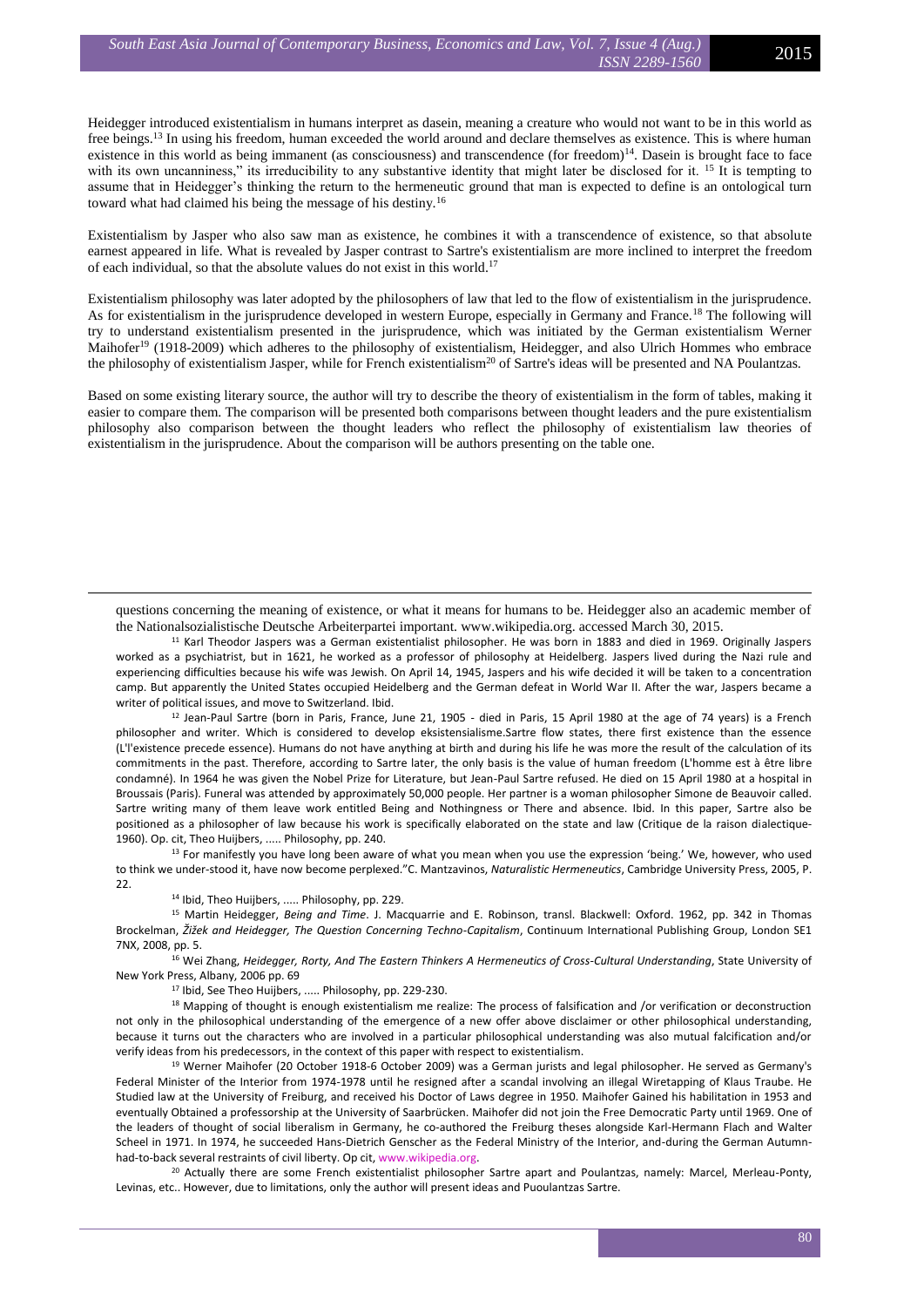|     | Table 1. Comparison of theoretical ideas of existentialism and its reflection in the jurisprudence                                                                                                                                                                                                                                                                                                                                                                                                                                                               |                                                                                                                                                                                                                                                                                                                                                                                                                                 |  |  |
|-----|------------------------------------------------------------------------------------------------------------------------------------------------------------------------------------------------------------------------------------------------------------------------------------------------------------------------------------------------------------------------------------------------------------------------------------------------------------------------------------------------------------------------------------------------------------------|---------------------------------------------------------------------------------------------------------------------------------------------------------------------------------------------------------------------------------------------------------------------------------------------------------------------------------------------------------------------------------------------------------------------------------|--|--|
| No. | <b>Existentialism Theory</b>                                                                                                                                                                                                                                                                                                                                                                                                                                                                                                                                     |                                                                                                                                                                                                                                                                                                                                                                                                                                 |  |  |
|     | <b>Pure Existentialism</b>                                                                                                                                                                                                                                                                                                                                                                                                                                                                                                                                       | <b>Existentialism in Jurisprudence</b>                                                                                                                                                                                                                                                                                                                                                                                          |  |  |
| 1.  | German Existentialism;<br>Martin Heidegger:<br>Humans are the subject individual must<br>develop an authentic self, which according<br>to his personality.<br>who<br>Only people<br>living<br>$\overline{\phantom{a}}$<br>are<br>not<br>authentically to abide by the values of<br>abstract and general.<br>People who want to live at the level of<br>$\overline{\phantom{a}}$<br>authentic humanity must free themselves<br>from the burden of the law to take the<br>course itself.                                                                           | Werner Maihofer:<br>Man opposite of individual freedom, but<br>must also pay attention to the social<br>aspect, because humans always live with<br>one another. It is not a coincidence, but it<br>is a necessity.<br>The law is necessary for the construction<br>of a good life together, living together<br>since the construction is a necessary<br>condition for the existence<br>of<br>the<br>development of each person. |  |  |
| 2.  | Karl Jaspers:<br>Man is the existence in the sense that human<br>beings are naturally self to overcome toward<br>something other than itself.<br>The above process is called transcendence.<br>$\overline{\phantom{a}}$<br>Human existence is at once transendensi.                                                                                                                                                                                                                                                                                              | <b>Ulrich Hommes:</b><br>Symptoms of the law should be interpreted<br>as a statement of human being as<br>transcendence. As creatures bertransen<br>presidency, every human being to live<br>with another man.<br>In association with the existence of the<br>$\overline{\phantom{a}}$<br>existence of another law arises. French<br>Existentialism:                                                                            |  |  |
| 3.  | France Existentialism;<br>Jean Paul Sartre:<br>At first, just looking at the human in terms<br>of personal (as human existence).<br>Got the influence of Marxism in his old age,<br>$\overline{\phantom{a}}$<br>so that helped also consider the social<br>aspects of human.<br>Bottom line: Man is a creature that<br>manifests itself freely with other people in<br>history through his work in the community.<br>In accordance with the meaning of this<br>existence, human life is determined as<br>praxis in which humans realize humanity<br>with others. |                                                                                                                                                                                                                                                                                                                                                                                                                                 |  |  |
| 4.  | N.A. Poulantzas:<br>Man is the existence of free beings develop<br>$\overline{\phantom{a}}$<br>themselves in accordance with the ideals of<br>the most pure conscience.<br>By developing themselves, each person<br>$\overline{\phantom{a}}$<br>creates their own values.<br>Personal existence is only an authentic<br>existence in relation to the existence of<br>authentic others.<br>Personal freedom is not a freedom without<br>$\blacksquare$<br>social relations, it is the freedom with real<br>freedom.                                               |                                                                                                                                                                                                                                                                                                                                                                                                                                 |  |  |

| Table 1. Comparison of theoretical ideas of existentialism and its reflection in the jurisprudence |  |  |
|----------------------------------------------------------------------------------------------------|--|--|
|----------------------------------------------------------------------------------------------------|--|--|

Source: Excerpted from the book Theo Huijbers; Philosophy of Law in a history, and also from Book Bernard L Tanya; Legal Theory.

From the table one above can we see the difference in mind in view of human existence which is then used as the basis of thought in the theory of existentialism. Despite all the existentialist philosophers basing his thinking on human freedom as the entities that have in existence, but they vary in deciphering the meaning of human existence, as well as linking with the law. These differences are reflected in the understanding of existentialism in the jurisprudence with respect to style existentialism conceived.

Maihofer which adopts existentialism of Heidegger adds a social aspect and put the law as something that is necessary for the development of a good life together, living together since the construction is a necessary condition for the development of each personal existence. The author further understand these thoughts as thoughts of existentialism socially patterned law.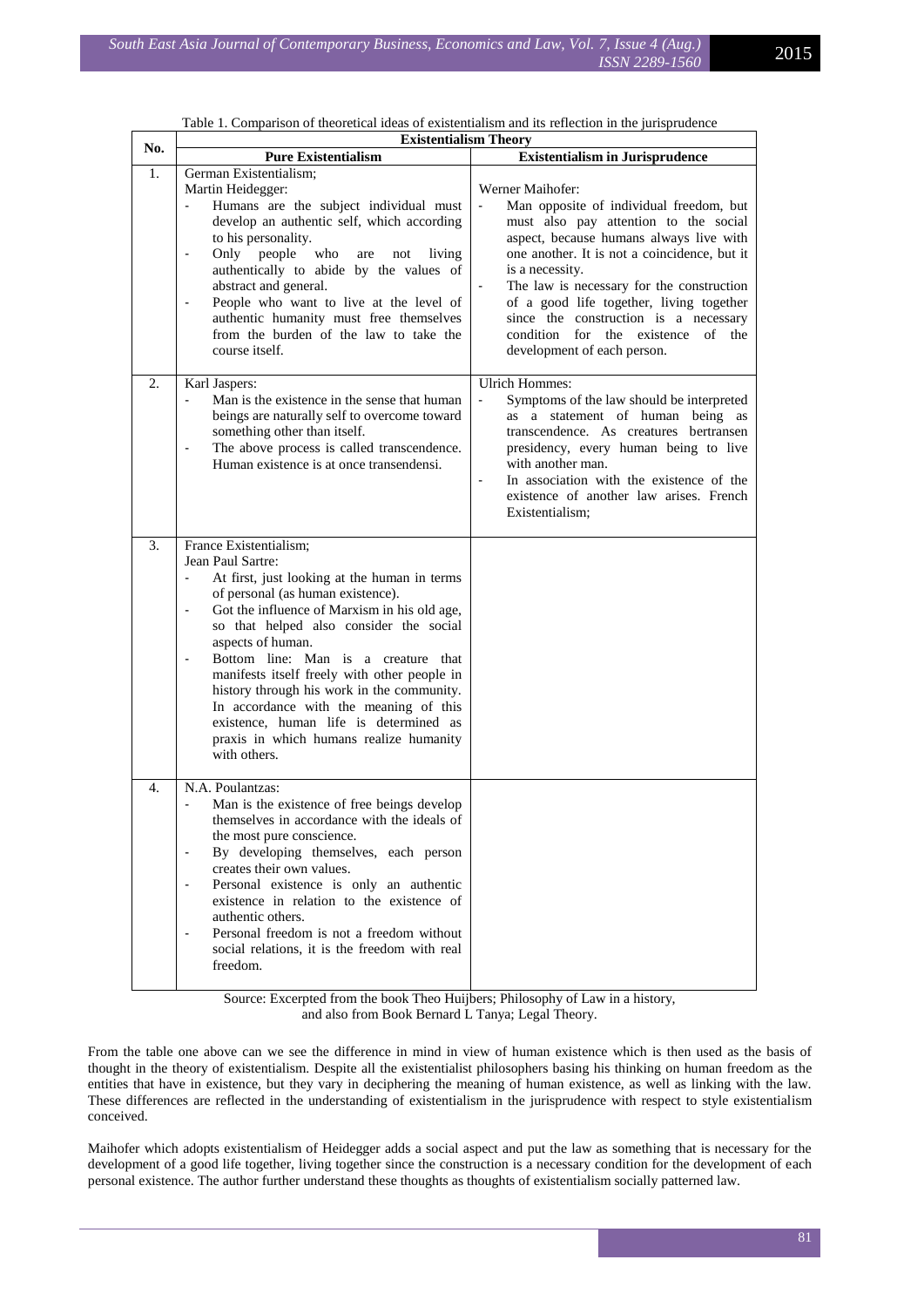The social pattern is very visible because Maihofer trying to put the existence of individuals living together in the frame construction, for the law is needed in order to guarantee the existence of the personal development of each individual that exist in society. The adoption/pull Maihofer thought existentialism made in the jurisprudence starts from the basic understanding that the existentialist individual liberties drawn wider then the next layer is the freedom of other individuals who then framed by law. Author try to describes mapping of Maihofer existentialism in the spectrum contained in picture one.



Picture 1. Legal Existentialism Theory from Werner Maihofer

Hommes Jaspers existentialism which adopts the symptoms articulate transcendence law should be interpreted as a statement of human transcendence. As beings who transcend, every human being to live with another man. Then from the interaction between human beings with each other the law emerges.

The author also tried to map the core ideas in this Hommes gradation consisting of several layers. Although the outer layer Hommes restore context to something that smells social existensialism. However, the authors are more likely to give the complexion thoughts as thoughts of existentialism law patterned divinity as the initial layer Hommes dispatch footing on basic issues of human existence as a creature of transcendence. The layer Hommes thinking about the existence in relation to the jurisprudence, author try to describe to the picture two.



## Picture 2. Legal Existentialism Theory from Ulrich Hommes

Picture one and two writers who have presented above is a reflection of existentialism theory contained in the jurisprudence as described by Theo Huijbers. The classification is done because Werner Ulrich Maihofer and Hommes is a figure of existentialism legal educational background. Maihofer interesting thought existentialism of Heidegger, while Hommes has been using the basic ideas of existentialism theory initiated by Jasper. In addition to the German existentialist figures, as the authors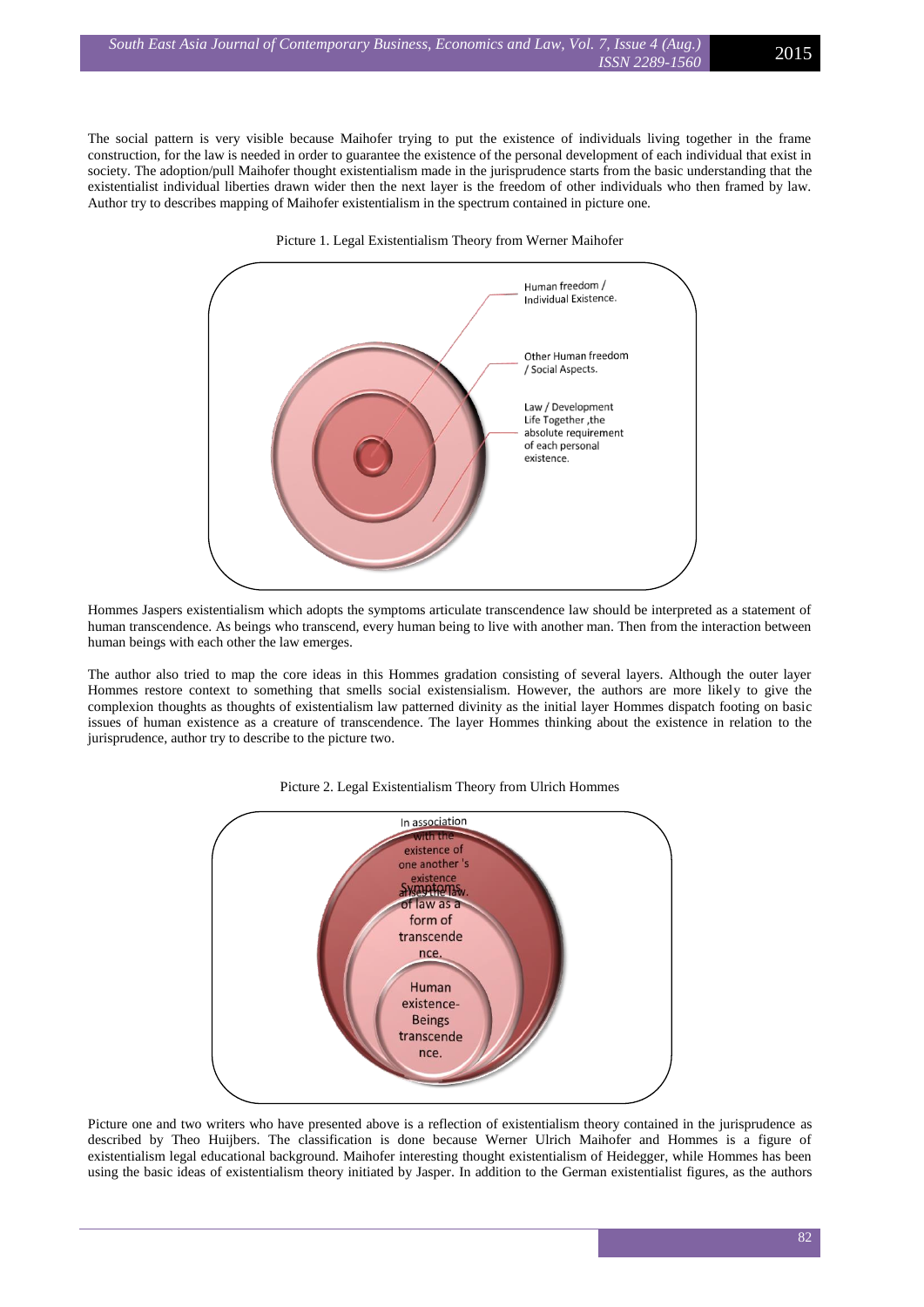alluded to at the outset that in France there are also figures such as Jean Paul Sartre's existentialism and Poulantzas. Sartre's concept of "being-for-itself," which refers to the subject, and is characterized by the intentional nature of translucent consciousness, is surely distinguished from the empirical self, which is "out in the world."<sup>21</sup>

Sartre and existentialism Poulantzas is character. Although both are not set in legal education, but they need also thought to existentialism presented in this paper. Poulantzas is in line with Sartre's existentialism as embodying human development that creates personal value. According to personal existence is only an authentic existence in relation to the authentic existence of others, freedom is freedom right along. Poulantzas the thought that based on the existentialism of Sartre, the author is more comfortable to call and give into the thought patterns of thought eksistensialismenya patterned existentialism value. The theory of the existentialism of Sartre and Poulantzas try to writer explained in picture three.

## Picture 3. Sartre and Poulantzas Existentialism Theory



Some theories of existentialism that have described above, both of which have been drawn into the jurisprudence by Maihofer and Hommes by adopting Heidegger's thought and Jasper, and thought that was conceived by Sartre's existentialism and Poulantzas, all of which have a distinctive style. Patterns of thought existentialism departed from the ideas that exist in the tradition of thinking of each character, so that enrich the flow of existentialism is well developed in the jurisprudence and science in a broader scope.

# **Conclusion**

Existentialism theory that focuses on human thinking as an entity that has the freedom to give effect to the jurisprudence. The theory of existentialism is reflected in the jurisprudence by legal philosophers, especially by the German existentialist Werner Maihofer which adopts the thought of Martin Heidegger, and Ulrich Hommes which adopted the thinking of Karl Jaspers existentialism. As an object of this study, existentialism theory that influence to jurisprudence have some unique pattern based on the existentialist philosopher. The pattern existentialism theory initiated by Maihofer who disagree with Heidegger an existentialist thought because of the social character of the legal aspects of putting together framed by law to build a life together in order to ensure the existence of each individual. Hommes which adopts Jaspers existentialism existentialism identified as thinking patterned divinity law was based on the theory of existence of human existence as a creature of transcendence. In addition to the existentialism of thought is reflected in the jurisprudence, there is also the theory of existentialism patterned values as described by Sartre and Poulantzas. Suggestions that can be offer from this study is to understand the existentialism theory and the relation with jurisprudence must be in comprehensive view that realize the unique pattern of each existentialism theory by the existensialist philosopher. This way of view will help scholars from egoist attitude that framing other existentialism theory that influence in jurisprudence is lower than the view that they convinced.

#### **References**

<u>.</u>

Brockelman, Thomas. *Žižek and Heidegger, The Question Concerning Techno-Capitalism*, Continuum International Publishing Group, London SE1 7NX, 2008.

C. Mantzavinos, *Naturalistic Hermeneutics*, Cambridge University Press, 2005.

Dimyati, Khudzaifah. *Teorisasi Hukum*, (Legal Theory) Genta Publishing, Yogyakarta, 2010.

Heidegger, Martin. *Being and Time*. J. Macquarrie and E. Robinson, transl. Blackwell: Oxford. 1962.

Huijbers, Theo. *Filsafat Hukum* (Philosophy of Law), Kanisius, Yogyakarta, 1995.

<sup>&</sup>lt;sup>21</sup> David Sherman, *Sartre and Adorno The Dialectics of Subjectivity*, State University of New York Press, 2007, pp. 77.